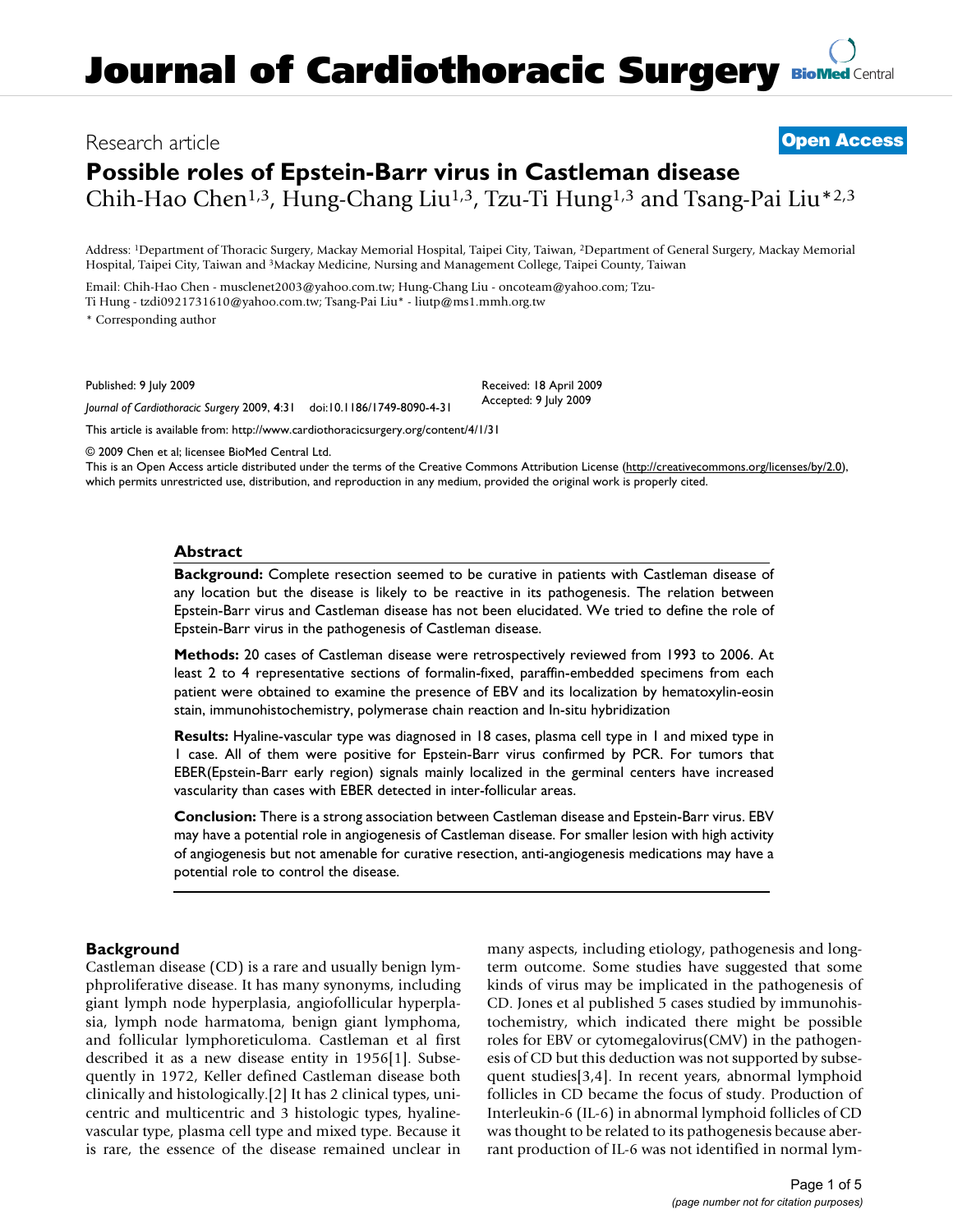phoid tissues[5]. In the experiences of lymphoma, EBVmediated IL-6 acts as an autocrine growth factor in some EBV infected lymphocytes and in nasopharyngeal carcinoma, EBV-mediated Interleukin-8 may promote angiogenesis[6,7]. Based on these facts, we wonder if EBV has any potential role in the pathogenesis of CD and in extent of vascularity.

# **Materials and methods**

From January, 1994 to December, 2005, we retrospectively reviewed 20 cases with the diagnosis of Castleman disease managed in Mackay Memorial hospital in Taiwan. We retrieved all formalin-fixed, paraffin-embedded specimens of these cases from Pathology specimen bank. The diagnosis of these cases was confirmed both clinically and histologically using the criteria described by Keller in 1972[2]. After excluding one specimen that is too small for extraction of sufficient DNA, there are 19 cases included in our study.

For each case, we selected at least 2 to 4 representative formalin-fixed, paraffin embedded specimens. For each specimen, 7 to 8 sections of 5 to 10 μm thickness were obtained for crude extracts of subsequent study. One section of each specimen was stained by Hematoxylin-Eosin, one for immunohistochemistry stain while another one section was for In-situ hybridization. Immunohistochemistry was performed in selected cases. After dissolving in xylene, DNA was then extracted from tissues of the remaining 4 sections by alcohol-phenol extraction method (QIAamp DNA Mini Kit).

For hyaline-vascular type and mixed type, we divided these cases into highly vascular and less vascular according to HE stain. If more than 50% follicles were surrounded by proliferated vessels, these cases are defined as hypervascular cases. If less than 50% follicles are surrounded by the proliferated vessels, these cases were defined as less vascular cases.

For confirming the acceptability of the DNA as amplification template after extraction, we used polymerase chain reaction (PCR) assay by one primer pair designed to

amplify the genes corresponding to β-globin region of human genomic DNA[8]. The expected length of amplified target segment is 110 base pairs. The details of the sequences of the primers and amplification program are listed in table 1. The total volume of reaction mixture is 50 μl. One fifth of the PCR product was subjected to electrophoresis on a 2% agarose gel.

For detection of EBV in our specimens, we selected 2 target genes for amplification by PCR. They are EBER (EB early region) and EBNA-2 (EB nuclear antigen)[9,10] Primer design and amplification programs are listed in Table 1. Positive control is DNA extraction from tissues from a case with the diagnosis of nasopharyngeal carcinoma previously confirmed to be EBV-positive. Distilled water was used as negative control.

Because of high copy number of EBER during latent EBV infection, we selected EBER as the target for In-situ hybridization, a method previously described[11]. The positive control is also the tissues of nasopharyngeal carcinoma previously confirmed to be EBV-positive. The distributions of EBER signals within each specimen are classified into germinal center (GC-EBV) or inter-follicular (IF-EBV) localizations according to direct observation under fluorescent microscopy. Localization of EBER signals in germinal centers (GC-EBV) is defined if these signals were confined within germinal centers or if quantity of EBER signals within germinal centers are obviously more than those in the inter-follicular space. If the signals were mainly detected in inter-follicular space, they were designated as IF-EBV.

Chi-square test and Student T-test were used to compare the characteristics of both groups. A P-value less than 0.05 is considered as significant.

# **Results**

There are 19 cases included in this study with 17 hyalinevascular CD, 1 plasma cell type and 1 mixed type. The only one plasma cell type is also a multicentric type while the remaining 18 cases are of unicentric type. There are 10 males and 9 females with mean age of 30.7 years (range:

**Table 1: Primers Design, Sequences and Amplification programs for Polymerase Chain Reaction**

| Target           | Sequence (5' to 3')         |                |                   |                | 4              |                  | 6             |                  |
|------------------|-----------------------------|----------------|-------------------|----------------|----------------|------------------|---------------|------------------|
|                  |                             |                |                   |                |                |                  |               |                  |
| $\beta$ -globin  |                             |                |                   |                |                |                  |               |                  |
| PC <sub>03</sub> | <b>ACACAACTGTGTTCACTAGC</b> | $94^{\circ}$ C | 94 $^{\circ}$ C   | $55^{\circ}$ C | $72^{\circ}$ C | $72^{\circ}$ C.  | $4^{\circ}$ C |                  |
| <b>PC04</b>      | <b>CAACTTCATCCACGTTCACC</b> | 5 min          | 30 <sub>sec</sub> | 40 sec         | min            | 8 min            |               | $2 - 4$ 35 cycle |
| EBV              |                             |                |                   |                |                |                  |               |                  |
| $EBNA-2(F)$      | AGGCTGCCCACCCTGAGGAT        | $94^{\circ}$ C | $94^{\circ}$ C    | $56^{\circ}$ C | $72^{\circ}$ C | $72^{\circ}$ C   | $4^{\circ}$ C |                  |
| $EBNA-2(R)$      | <b>GCCACCTGGCAGCCCTAAAG</b> | 5 min          | min               | min            | I min          | 10 min           |               | $2 - 4$ 35 cycle |
| EBER(F)          | <b>GTGGTCCGCATGTTTTGATC</b> | $94^{\circ}$ C | $94^{\circ}$ C    | $58^{\circ}$ C | $72^{\circ}$ C | $72^{\circ}$ C   | $4^\circ C$   |                  |
| EBER(R)          | <b>GCAACGGCTGTCCTGTTTGA</b> | 5 min          | 30 sec            | min            | 2 min          | $10 \text{ min}$ |               | $2 - 4$ 35 cycle |

EBV: Epstein-Barr virus, EBNA: Epstein-Barr Nuclear Antigen, F: forward, R: reverse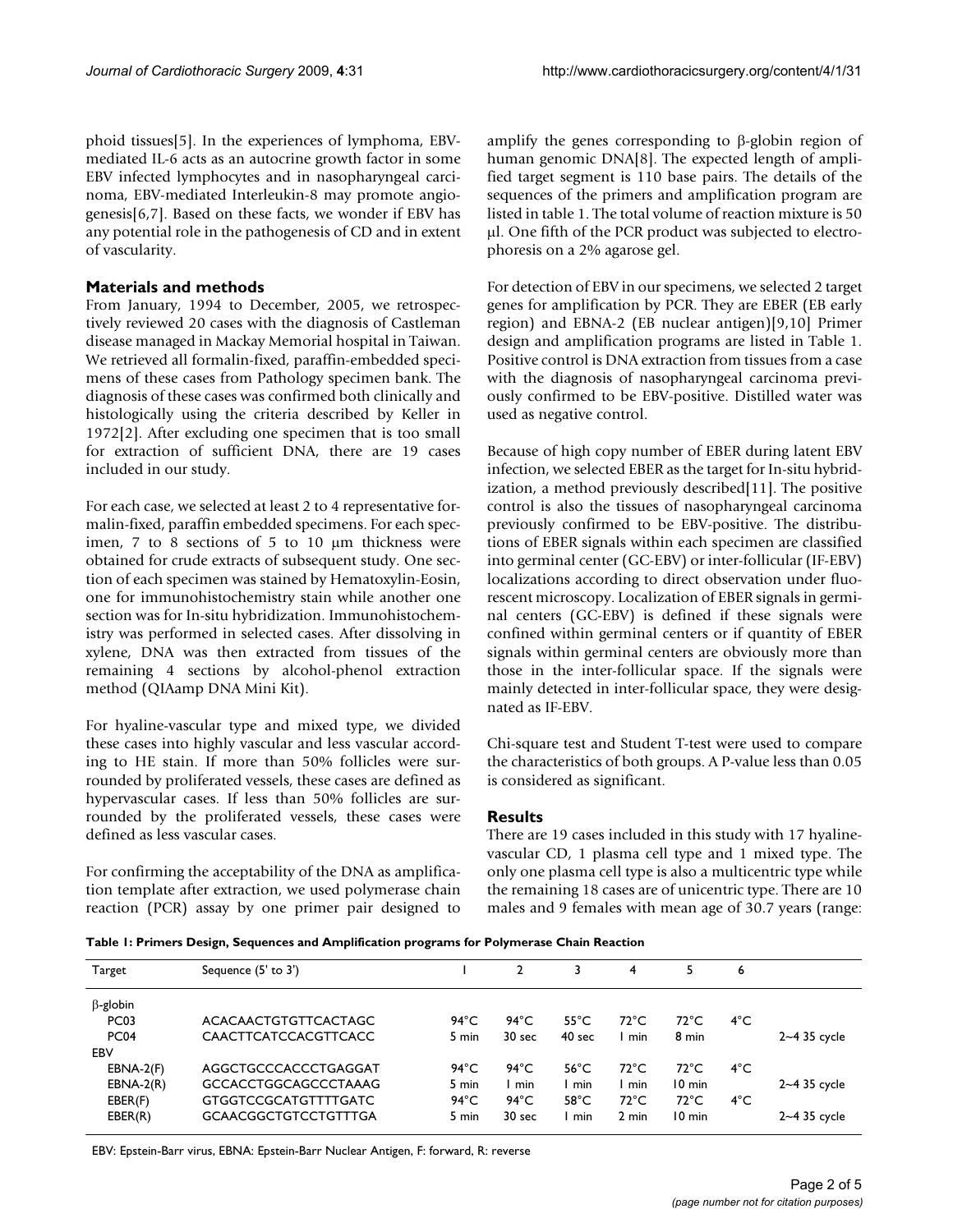9 to 68). There are 8 patients having CD in the thorax, 5 in the neck, 2 in the retroperitoneum and 4 in other locations (axilla, inguina, retropertoneum, etc). All specimens were found to be EBV-positive by PCR amplification of both EBER and EBNA-2. 10 specimens were classified as hypervascular CD and 8 specimens were classified as less vascular CD. The demographics, results of EBV detection and localization and extent of vascularity of each case are listed in table 2.

We excluded one case of plasma cell type when we compare the localization of EBV and the extent of vascularity because it lacks vascular component. We divided these cases into 2 groups, with one that EBER signals were mainly localized in the germinal centers and another one having signals mainly in inter-follicular areas. There are 12 cases having EBER signal in areas of germinal centers and 6 cases having signals in inter-follicular areas. In the group of EBV localized within germinal centers (GC-EBV), patients tend to be older ( $p = 0.064$ , not statistically significant), the size of the tumor is smaller ( $p = 0.003$ ) and more likely to be highly vascular ( $p = 0.01$ ). There is borderline significance that females tend to have EBV in the follicular space.( $p = 0.046$ ) However, there is no significant difference in the locations of CD. The results of comparison are listed in Table 3.

#### **Discussion**

Epstein-Barr virus is a lymphotropic herpesvirus and its infection rate varies geographically. Usually, the clinical

| Table 2: Demographics and Results of EBV Detection |  |  |
|----------------------------------------------------|--|--|
|----------------------------------------------------|--|--|

course after infection by EBV is indolent. However, there are strong associations between EBV and infectious mononucleosis, nasopharyngeal carcinoma, Hodgkin's disease and Burkett's lymphoma[12]. In addition, EBV was highly associated with posttransplant lymphoma and other lymphoproliferative disorder, especially in immunocompromised state[13,14].

There are many strategies to detect the presence of EBV in formalin-fixed, paraffin-embedded specimen. The role of polymerase chain reaction in detection of EBV in paraffinembedded specimen is quite limited because EBV is ubiquitous. Without the information of its localization, interpretation of positive result becomes difficult and is often meaningless. In-situ hybridization provided additional information about the localization of EBV and may help us to clarify its relationship with 2-dimensional structures within pathologic lymph node. Gene expressions of EBV during latent phase are so limited that detection is difficult. EBERs, however, are polymerase III transcripts and abundantly expressed in EBV-infected cells, up to 107 copies per infected cell during latency, which makes them excellent targets for detection[15].

Interleukin-6 production in abnormal lymphoid follicles by germinal center cells was identified by both IHC stain and ISH in previous studies[5,16]. In animal study, IL-6 also produced Castleman-like syndrome[17]. In EBV-positive cells, IL-6 may act as an autocrine growth factor for lymphocytes[6]. Reasonably, EBV located within germinal

| Cases           | Age (year) |    | Gender Location          | Histologic type | Greatest diameter of<br>lesion (cm) | EBV PCR EBNA-2/<br><b>EBER</b> | EBV ISH | Vascularity |
|-----------------|------------|----|--------------------------|-----------------|-------------------------------------|--------------------------------|---------|-------------|
|                 | 25         | M  | left neck                | HV              |                                     | $+/+$                          | IF      |             |
|                 | 21         | M  | left neck                | <b>HV</b>       |                                     | $+/+$                          | IF      |             |
|                 | 26         | F  | left neck                | HV              |                                     | $+/+$                          | GC      |             |
|                 | 24         | M  | mediastinum              | HV              |                                     | $+/+$                          | IF      |             |
|                 | 39         | F  | mediastinum              | HV              | l.5                                 | $+/+$                          | GC      |             |
| ь               | 17         | M  | mediastinum              | HV              | 5.7                                 | $+/+$                          | IF      |             |
|                 | 33         | F. | retroperitoneum          | mixed           | 8                                   | $+/+$                          | IF      |             |
| 8               | 26         | M  | Left neck                | <b>HV</b>       |                                     | $+/+$                          | GC      | н           |
| 9               | 9          | F  | left neck                | HV              | 5.5                                 | $+/+$                          | GC      | H           |
| $\overline{10}$ | 52         | M  | Left axilla              | HV              | ۱.5                                 | $+/+$                          | GC      | H           |
| п               | 19         | F. | Left neck                | HV              |                                     | $+/+$                          | GC      | H           |
| 12              | 52         | F  | left axilla              | HV              |                                     | $+/+$                          | GC      | H           |
| 13              | 68         | M  | right axilla             | HV              |                                     | $+/-$                          | GC      | н           |
| 4               | 50         | M  | left neck                | HV              |                                     | $+/+$                          | GC      | H           |
| 15              | 33         | F  | mesocolic lymph node     | HV              |                                     | $+/-$                          | GC.     | H           |
| 16              | 32         | F. | retroperitoneum          | HV              | 5.6                                 | $+/+$                          | GC      | н           |
| 17              | 9          | M  | mediastinum              | HV              |                                     | $+/+$                          | IF      |             |
| 18              | 39         | F  | mediastinum              | HV              |                                     | $+/+$                          | GC      | н           |
| 19              | 53         | M  | bil axilla, bil inguinal | PC              | 4                                   | $+/+$                          | IF      |             |

M: male; F; female; HV: hyaline-vascular type; PC: plasma cell type; EBV PCR: results of polymerase chain reaction, + stands for positive; EBV ISH: localization of Epstein-Barr virus detected by in-situ hybridization, GC means signals within germinal centers, IF represents signals detected in interfollicular space; H and L indicate highly vascular and less vascular CD.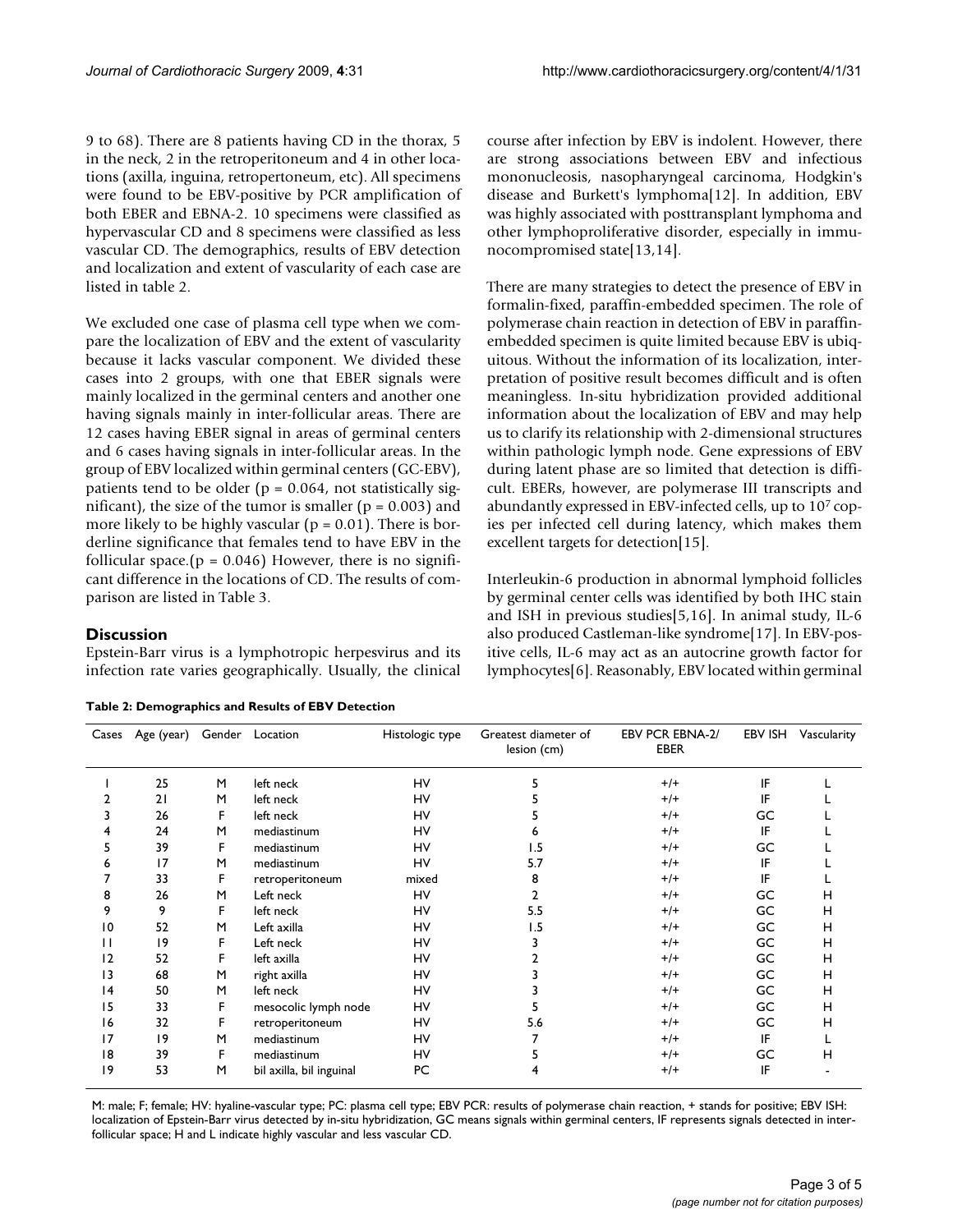|                        | GC-EBV        | IF-EBV  | P-value  |
|------------------------|---------------|---------|----------|
|                        | $N = 12$      | $N = 6$ |          |
| Age(years)             | 37.I          | 23.2    | 0.064    |
| Male/Female            | 5/7           | 5/1     | $0.046*$ |
| Location of CD         |               |         | N.S.     |
| Neck                   | 6             | 2       |          |
| Mediastinum            | $\mathcal{P}$ | 3       |          |
| Axilla                 | 2             | 0       |          |
| others                 | $\mathfrak z$ |         |          |
| Greatest Diameter (cm) | 3.5           | 6.1     | $0.003*$ |
| Vascularity            |               |         | $0.010*$ |
| High                   | 10            | O       |          |
| Low                    | $\mathcal{P}$ | 6       |          |

**Table 3: Comparison of characteristics of CD with different distributions of EBV.**

CD: Castleman disease, GC-EBV: EBV was mainly detected in germinal centers, IF-EBV: EBV was detected mainly in inter-follicular area, EBV: Epstein-Barr virus, N.S.: Not Significant, \*: P-value < 0.05

centers may promote production of IL-6, subsequently leading to the development of Castleman disease.

Murray et al published their experience of 15 cases of Castleman disease studied by IHC stain and in situ hybridization. They demonstrated that only 6 out of 15 cases were found to have scanty EBV-positive cells. And these EBVpositive lymphocytes are few, confined to the inter-follicular areas and never seen in germinal centers. Thus, they concluded that EBV is not associated with Castleman disease. In this study, the results of our observation are greatly different. EBV-positive cells were abundantly found in 19(100%) cases by both PCR and ISH. 12 out of 19 cases were found to have rich EBV-positive cells in germinal centers while remaining 7 cases in the inter-follicular areas. We also observed that more EBV-positive cells in germinal centers accompanied with more vascular proliferations in these tumors, suggesting that localization of EBV in germinal centers may relate or contribute to some extent of vascular proliferation in hyaline-vascular CD. EBV may promote angiogenesis through expression of Latent Membrane protein-1 (LMP-1) induced production of Interleukin-8, as in the case of nasopharyngeal carcinoma[7]. Although such relationship was not established in CD, it may explain the results of our observation. Tumor size measured by greatest dimension in IF-EBV group is significantly larger than that in GC-EBV group. (P = 0.003) There are at least 2 possibilities to explain this finding. First, localization of EBV may be a dynamic process. During disease progression, these EBV-infected lymphocytes shifted from predominantly intra-follicular areas where they promote angiogenesis and initialize tumor enlargement, to inter-follicular areas during the course of tumor enlargement and disease progression. The marked difference in tumor size we observed may represent different stages of the 2 groups during tumor enlargement and disease progression. And different stages have its corresponding distribution of EBV. Second, localization of EBV in inter-follicular areas may lead to larger tumor size with decreased angiogenesis through unknown mechanism. Differentiation of the 2 possibilities requires further investigations to define the role of EBV in CD.

For surgeons, complete resection is not possible in every case. Knowing the underlying pathogenesis may reveal potential alternative or adjuvant treatment when complete resection is not possible or a patient could not tolerate major resection. Most lesions that could not be completely resected are those deep in the thoracic cavity. The new findings may help thoracic surgeons to consider the applications of either alternative or adjuvant therapy. Since many medications and even radiation therapy could block angiogenesis. This may explaine why some reports showed radiation and chemotherapy can control but not cure the disease[18].

One limitation of this study is lack of non-CD tissues in each case because no or only scanty non-tumor tissues were preserved in our Pathology specimen bank. Near all formalin-fixed, paraffin-embedded tissues we obtained contain only pathologic lymph nodes, which limited us to evaluate the role of EBV in both tumor parts and nontumor parts of each patient.

#### **Conclusion**

Epstein-Barr virus is highly associated with Castleman disease. More EBV-positive cells in germinal centers are associated with increased vascularity and smaller tumor size. EBV may play a role of angiogenesis in early stage of Castleman Disease. For lesions with high activity of angiogenesis but not amenable for curative resection, strategy for anti-angiogenesis may have a potential role to control the disease.

#### **Competing interests**

The authors declare that they have no competing interests.

# **Authors' contributions**

CH Chen is the main author to design the study, write the article and submit the manuscript. TT Hung helped analyze the results of the study. HC Liu and TP Liu participated in reviewing the manuscript. All authors have read and approved the final manuscript.

#### **Consent**

Written informed consent was obtained from the patient for publication of this report and any accompanying images. A copy of the written consent is available for review by the Editor-in-Chief of this journal